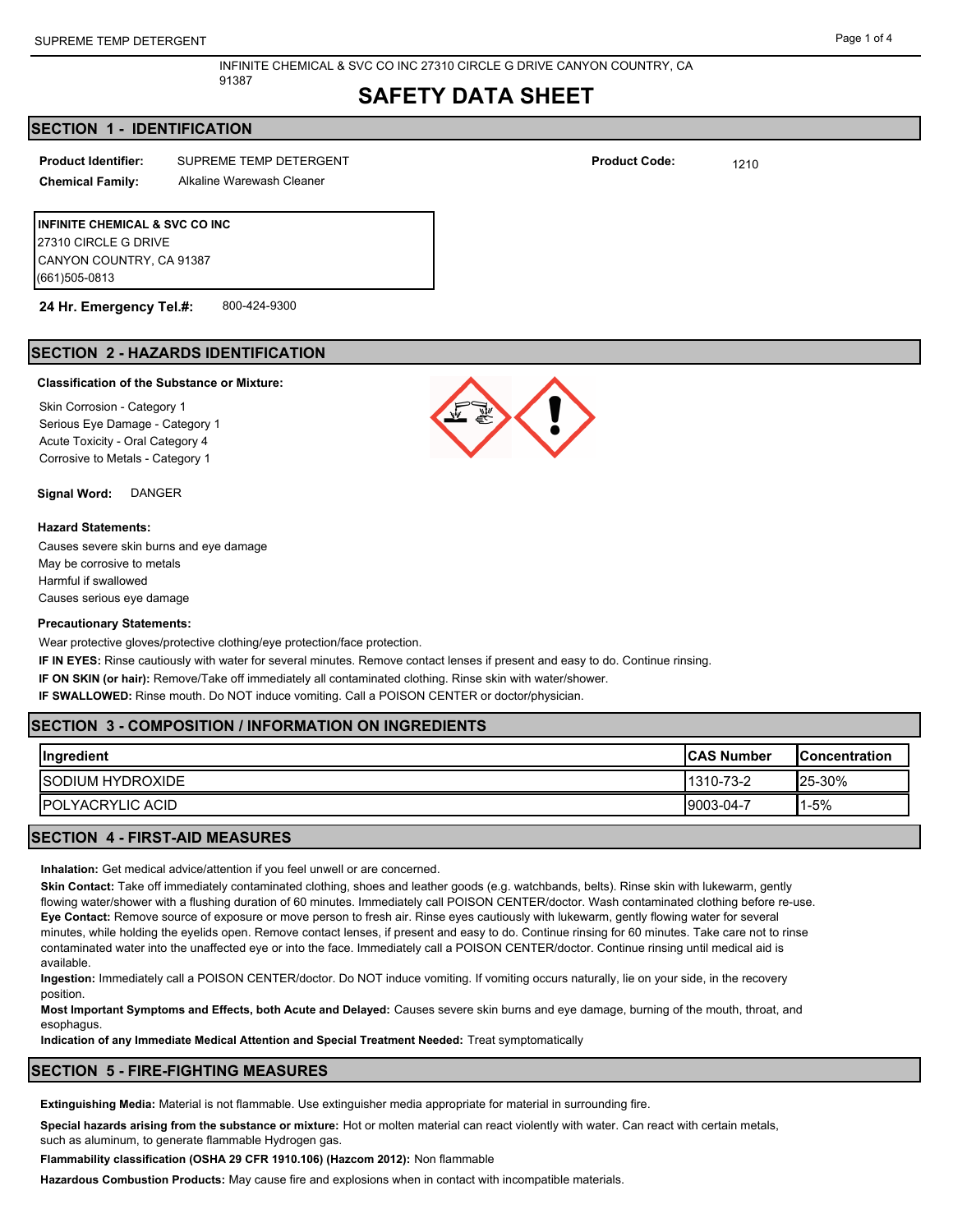# **SAFETY DATA SHEET**

**Special protective equipment and precautions for firefighters:** In the event of a fire, wear full protective clothing and NIOSH-approved self-contained breathing apparatus.

## **SECTION 6 - ACCIDENTAL RELEASE MEASURES**

91387

**Personal precautions, protective equipment and emergency procedures:** Ventilate area of leak or spill. Wear appropriate personal protective equipment as specified in Section 8. Isolate hazard area. Keep unnecessary and unprotected personnel from entering.

**Methods and materials for containment and cleaning up:** Contain and recover liquid when possible. Do not let product enter drains. Residues from spills can be diluted with water, neutralized with dilute acid and collected with dry earth, sand or other non-combustible material and disposed of in appropriate container.

**Special spill response procedures:** Collect spills in plastic containers only

#### **SECTION 7 - HANDLING AND STORAGE**

**Precautions for Safe Handling:** Wear at least chemical resistant gloves and eye protection, face shield, and chemical resistant garments when handling, moving or using this product. Do not contaminate water, food, or feed by storage or disposal.

**Conditions for Safe Storage:** Keep product in tightly closed container when not in use. Do not drop, roll, or skid drum. Store in a cool, dry,

well-ventilated area away from heat or open flame.

**Incompatible Materials:** Avoid strong oxidizing agents, soft metals, acids, and heat.

### **SECTION 8 - EXPOSURE CONTROLS / PERSONAL PROTECTION**

**Ventilation and engineering measures:** Forced air, local exhaust, or open air is adequate.

**Respiratory Protection:** Not a respiratory irritant unless dealing with a mist form, then wear appropiate NIOSH respirator.

**Skin Protection:** Wear chemical resistant gloves and chemical resistant garments when handling, wash garments before re-use.

**Eye/Face Protection:** Wear safety glasses, goggles and/or face shield to prevent eye contact.

**Other Protective Equipment:** Eye wash facility and emergency shower should be in close proximity.

**General Hygiene Conditions:** Do not eat, drink or smoke when using this product. Wash thoroughly after handling. Remove and wash

contaminated clothing before re-use. Handle in accordance with good industry hygiene and safety practice.

#### **SECTION 9 - PHYSICAL AND CHEMICAL PROPERTIES**

**Appearance:** Red clear liquid. **Odor:** Odorless **pH:** 12.0 - 13.0 **Melting/Freezing point:** No information available. **Initial boiling point and boiling range:** No information available. **Flammability (solid, gas):** Non flammable **Specific gravity:** 1.31 g/mL **Solubility in Water:** Complete **Decomposition temperature:** No information available. **Viscosity:** 15-30 cSt at 20ºC / 68ºF

## **SECTION 10 - STABILITY AND REACTIVITY**

**Reactivity:** Reactive with oxidizing agents, reducing agents, metals, acids and alkalis.

**Chemical Stability:** Stable under normal conditions

**Possibility of Hazardous Reactions:** Reactive with oxidizing agents, reducing agents, metals, acids and alkalis.

**Conditions to Avoid:** Incompatible materials

**Incompatible Materials:** Contact with acids and organic halogen compounds, especially Trichloroethylene, may cause violent reactions. **Hazardous Decomposition Products:** Sodium Oxide. Decomposition by reaction with certain metals releases flammable and explosive Hydrogen gas

## **SECTION 11 - TOXICOLOGICAL INFORMATION**

**Information on likely routes of exposure:**

Routes of entry - inhalation: YES Routes of entry - skin & eye: YES

Routes of entry - ingestion: YES

Routes of entry - skin absorption: NO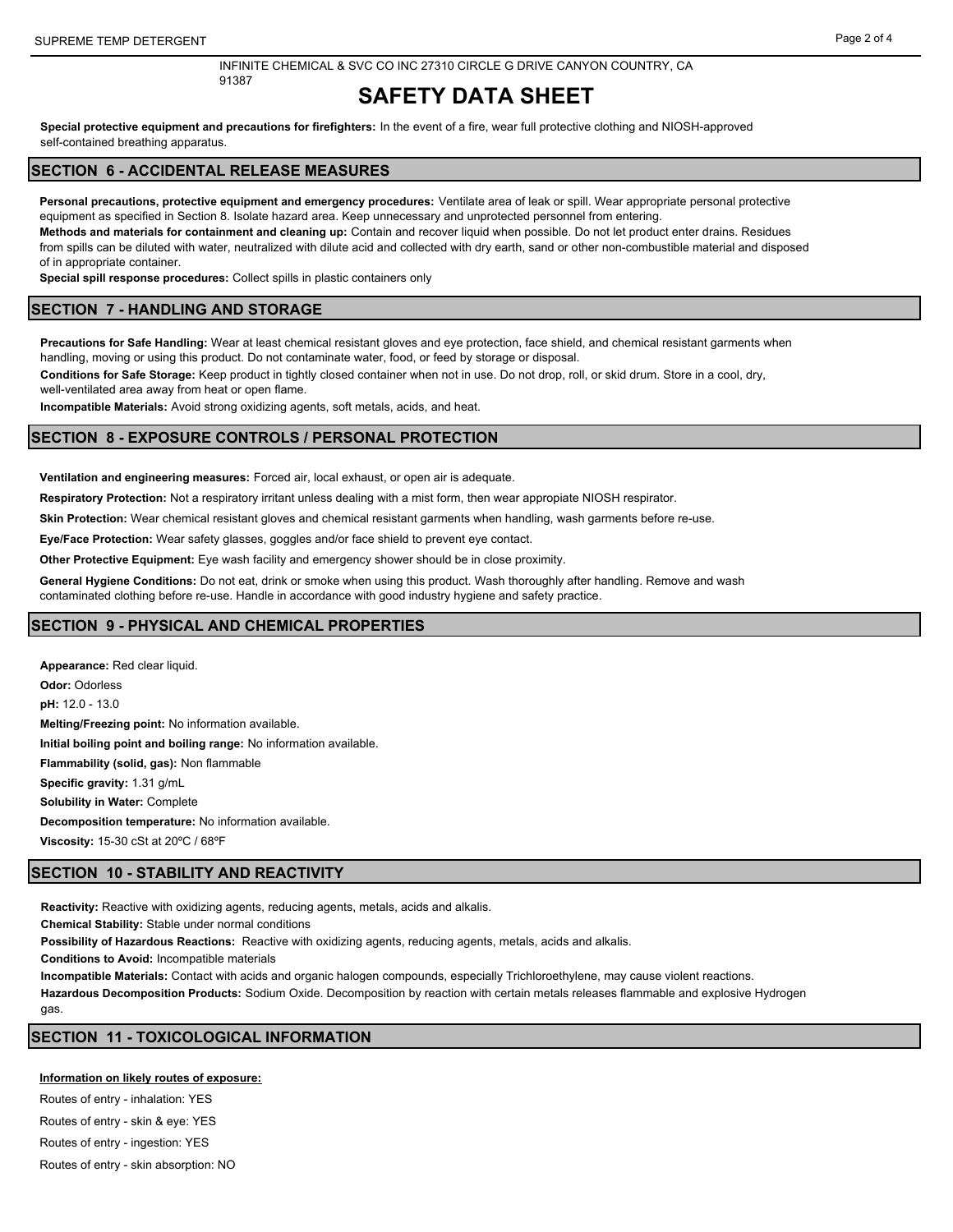## **SAFETY DATA SHEET**

#### **Potential Health Effects:**

#### **Signs and symptoms of short term (acute) exposure:**

**Inhalation:** Inhalation of the mist may produce severe irriation of respiratory tract, characterized by coughing, choking, shortness of breath, headaches, dizziness, nausea, weakness and/or drowsiness.

**Ingestion:** Corrosive! Swallowing causes severe burns of mouth, throat, and stomach. Severe scarring of tissue, corrosion, permanent tissue destruction and death may result. Symptoms may include severe pain, nausea, vomiting, diarrhea, shock, hemorrhaging and/or fall in blood pressure. Damage may appear days after exposure.

**Skin:** Corrosive! Contact with skin causes irritation or severe burns and scarring with greater exposures.

**Eye:** Corrosive! Causes irritation of eyes, and with greater exposures it can cause burns that may result in permanent impairment of vision, even blindness.

#### **Potential Chronic Health Effects:**

**Mutagenicity:** Both the in vitro and the in vivo genetic toxicity test indicated no evidence for a mutagenic activity.

**Carcinogenicity:** Not considered to be carcinogenic by ACGIH and IARC

**Reproductive effects:** No information available

**Sensitization to material:** NaOH is not considered to be a skin sensitizer.

**Toxicological data:** The calculated ATE values for this mixture are:

ATE oral = 377 mg/kg

ATE dermal  $=$  > 5000 mg/kg

ATE inhalation = No information available

#### **SECTION 12 - ECOLOGICAL INFORMATION**

**Persistence and degradability:** Expected to readily biodegrade.

**Bioaccumulation potential:** No further relevant information available.

**Mobility in soil:** During movement through soil some ion exchange will occur. Also, some of the Hydroxide may remain in the aqueous phase and will move downward through soil in the direction of groundwater flow.

#### **SECTION 13 - DISPOSAL CONSIDERATIONS**

**Handling for disposal:** Do not contaminate water, food, or feed by storage and/or disposal. When handling refer to protective measures listed in sections 7 and 8. Empty residue from containers, rinse container well.

**Method of disposal:** Dispose of in accordance with all applicable federal, state, provincial and local regulations. Contact your local, state, provincial or federal environmental agency for specific rules.

**RCRA:** Not a listed RCRA hazardous waste.

#### **SECTION 14 - TRANSPORTATION INFORMATION**

Certain shipping modes or package sizes may have exceptions from the transport regulations. The classification provided may not reflect those exceptions and may not apply to all shipping modes or package sizes.

Please note the GHS and DOT Standarts are NOT identical and therefore can have varying classifications

**US 49 CFR/DOT/IATA/IMDG Information: UN No.:** 1760 **UN Proper Shipping Name:** Corrosive liquid, n.o.s. **Transportation hazard class(es):** 8 **Packing Group:** III

**Environmental hazards:** Not a Marine Pollutant

#### **SECTION 15 - REGULATORY INFORMATION**

**US Federal Information:**

**TSCA information:** CAS # 1310-73-2 is listed on the inventory. **US CERCLA Reportable quantity (RQ):** CAS # 1310-73-2 has a RQ of 1000 lbs. **SARA Title III:** Acute Health Hazard